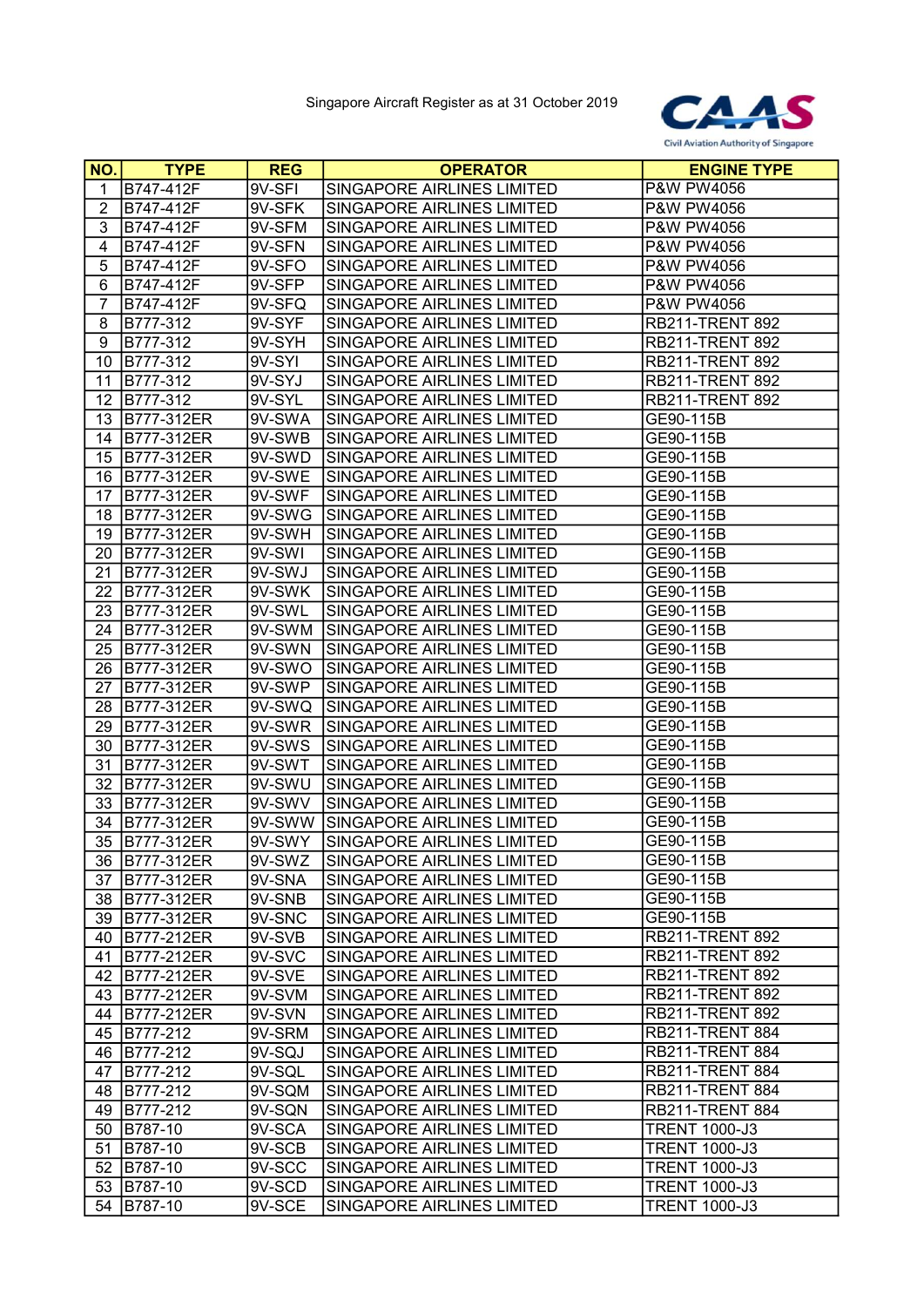

| <b>NO.</b> | <b>TYPE</b>   | <b>REG</b> | <b>OPERATOR</b>                   | <b>ENGINE TYPE</b>   |
|------------|---------------|------------|-----------------------------------|----------------------|
| 55         | B787-10       | 9V-SCF     | SINGAPORE AIRLINES LIMITED        | <b>TRENT 1000-J3</b> |
| 56         | B787-10       | 9V-SCG     | <b>SINGAPORE AIRLINES LIMITED</b> | <b>TRENT 1000-J3</b> |
| 57         | B787-10       | 9V-SCH     | SINGAPORE AIRLINES LIMITED        | <b>TRENT 1000-J3</b> |
| 58         | B787-10       | 9V-SCI     | <b>SINGAPORE AIRLINES LIMITED</b> | <b>TRENT 1000-J3</b> |
| 59         | B787-10       | 9V-SCJ     | SINGAPORE AIRLINES LIMITED        | <b>TRENT 1000-J3</b> |
| 60         | B787-10       | $9V-SCK$   | SINGAPORE AIRLINES LIMITED        | <b>TRENT 1000-J3</b> |
| 61         | B787-10       | 9V-SCL     | SINGAPORE AIRLINES LIMITED        | <b>TRENT 1000-J3</b> |
| 62         | B787-10       | 9V-SCM     | SINGAPORE AIRLINES LIMITED        | <b>TRENT 1000-J3</b> |
| 63         | B787-10       | $9V-SCN$   | SINGAPORE AIRLINES LIMITED        | <b>TRENT 1000-J3</b> |
| 64         | A330-343      | 9V-STC     | SINGAPORE AIRLINES LIMITED        | RB211-TRENT 772B     |
| 65         | A330-343      | 9V-STQ     | SINGAPORE AIRLINES LIMITED        | RB211-TRENT 772B     |
| 66         | A330-343      | 9V-STU     | SINGAPORE AIRLINES LIMITED        | RB211-TRENT 772B     |
| 67         | A330-343      | 9V-STZ     | SINGAPORE AIRLINES LIMITED        | RB211-TRENT 772B     |
| 68         | A330-343      | 9V-SSA     | SINGAPORE AIRLINES LIMITED        | RB211-TRENT 772B     |
| 69         | A330-343      | 9V-SSB     | SINGAPORE AIRLINES LIMITED        | RB211-TRENT 772B     |
| 70         | A330-343      | 9V-SSC     | SINGAPORE AIRLINES LIMITED        | RB211-TRENT 772B     |
| 71         | A330-343      | 9V-SSD     | SINGAPORE AIRLINES LIMITED        | RB211-TRENT 772B     |
| 72         | A330-343      | 9V-SSE     | SINGAPORE AIRLINES LIMITED        | RB211-TRENT 772B     |
| 73         | A330-343      | 9V-SSF     | SINGAPORE AIRLINES LIMITED        | RB211-TRENT 772B     |
| 74         | A330-343      | 9V-SSG     | SINGAPORE AIRLINES LIMITED        | RB211-TRENT 772B     |
| 75         | A330-343      | 9V-SSH     | SINGAPORE AIRLINES LIMITED        | RB211-TRENT 772B     |
| 76         | A330-343      | 9V-SSI     | SINGAPORE AIRLINES LIMITED        | RB211-TRENT 772B     |
| 77         | A350-941      | 9V-SMA     | SINGAPORE AIRLINES LIMITED        | <b>TRENT XWB-84</b>  |
| 78         | A350-941      | 9V-SMB     | SINGAPORE AIRLINES LIMITED        | <b>TRENT XWB-84</b>  |
| 79         | A350-941      | 9V-SMC     | SINGAPORE AIRLINES LIMITED        | <b>TRENT XWB-84</b>  |
| 80         | A350-941      | 9V-SMD     | SINGAPORE AIRLINES LIMITED        | <b>TRENT XWB-84</b>  |
| 81         | A350-941      | 9V-SME     | SINGAPORE AIRLINES LIMITED        | <b>TRENT XWB-84</b>  |
| 82         | A350-941      | 9V-SMF     | SINGAPORE AIRLINES LIMITED        | <b>TRENT XWB-84</b>  |
| 83         | A350-941      | 9V-SMG     | SINGAPORE AIRLINES LIMITED        | <b>TRENT XWB-84</b>  |
| 84         | A350-941      | 9V-SMH     | SINGAPORE AIRLINES LIMITED        | <b>TRENT XWB-84</b>  |
| 85         | A350-941      | 9V-SMI     | SINGAPORE AIRLINES LIMITED        | TRENT XWB-84         |
| 86         | A350-941      | 9V-SMJ     | SINGAPORE AIRLINES LIMITED        | <b>TRENT XWB-84</b>  |
| 87         | A350-941      | 9V-SMK     | SINGAPORE AIRLINES LIMITED        | <b>TRENT XWB-84</b>  |
| 88         | A350-941      | 9V-SML     | SINGAPORE AIRLINES LIMITED        | TRENT XWB-84         |
| 89         | A350-941      | 9V-SMM     | SINGAPORE AIRLINES LIMITED        | TRENT XWB-84         |
|            | 90 A350-941   | 9V-SMN     | SINGAPORE AIRLINES LIMITED        | TRENT XWB-84         |
| 91         | A350-941      | 9V-SMO     | SINGAPORE AIRLINES LIMITED        | <b>TRENT XWB-84</b>  |
|            | 92 A350-941   | 9V-SMP     | SINGAPORE AIRLINES LIMITED        | <b>TRENT XWB-84</b>  |
|            | 93 A350-941   | 9V-SMQ     | SINGAPORE AIRLINES LIMITED        | <b>TRENT XWB-84</b>  |
| 94         | A350-941      | 9V-SMR     | SINGAPORE AIRLINES LIMITED        | <b>TRENT XWB-84</b>  |
|            | 95   A350-941 | 9V-SMS     | SINGAPORE AIRLINES LIMITED        | TRENT XWB-84         |
| 96         | A350-941      | 9V-SMT     | SINGAPORE AIRLINES LIMITED        | <b>TRENT XWB-84</b>  |
| 97         | A350-941      | 9V-SMU     | SINGAPORE AIRLINES LIMITED        | TRENT XWB-84         |
| 98         | A350-941      | 9V-SMV     | SINGAPORE AIRLINES LIMITED        | TRENT XWB-84         |
|            | 99 A350-941   | 9V-SMW     | SINGAPORE AIRLINES LIMITED        | TRENT XWB-84         |
|            | 100 A350-941  | 9V-SMY     | SINGAPORE AIRLINES LIMITED        | TRENT XWB-84         |
|            | 101 A350-941  | 9V-SMZ     | SINGAPORE AIRLINES LIMITED        | TRENT XWB-84         |
|            | 102 A350-941  | 9V-SGA     | SINGAPORE AIRLINES LIMITED        | TRENT XWB-84         |
|            | 103 A350-941  | 9V-SGB     | SINGAPORE AIRLINES LIMITED        | TRENT XWB-84         |
|            | 104 A350-941  | 9V-SGC     | SINGAPORE AIRLINES LIMITED        | TRENT XWB-84         |
|            | 105 A350-941  | 9V-SGD     | SINGAPORE AIRLINES LIMITED        | TRENT XWB-84         |
|            | 106 A350-941  | 9V-SGE     | SINGAPORE AIRLINES LIMITED        | TRENT XWB-84         |
|            | 107 A350-941  | 9V-SGF     | SINGAPORE AIRLINES LIMITED        | <b>TRENT XWB-84</b>  |
|            | 108 A350-941  | 9V-SGG     | SINGAPORE AIRLINES LIMITED        | <b>TRENT XWB-84</b>  |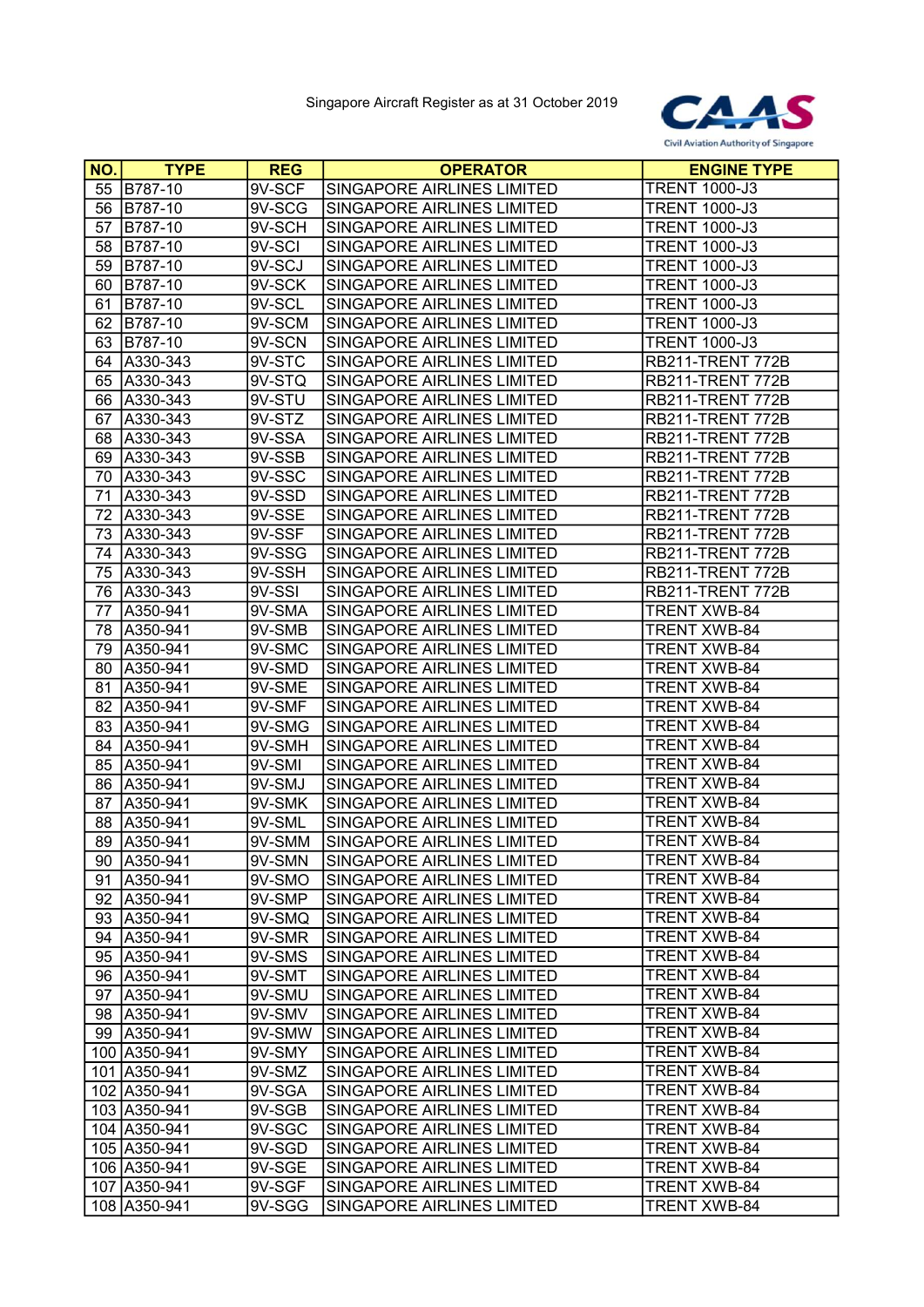

| NO. | <b>TYPE</b>  | <b>REG</b> | <b>OPERATOR</b>                   | <b>ENGINE TYPE</b>     |
|-----|--------------|------------|-----------------------------------|------------------------|
|     | 109 A350-941 | 9V-SHA     | SINGAPORE AIRLINES LIMITED        | <b>TRENT XWB-84</b>    |
|     | 110 A350-941 | 9V-SHB     | SINGAPORE AIRLINES LIMITED        | <b>TRENT XWB-84</b>    |
|     | 111 A350-941 | 9V-SHC     | SINGAPORE AIRLINES LIMITED        | <b>TRENT XWB-84</b>    |
|     | 112 A350-941 | 9V-SHD     | <b>SINGAPORE AIRLINES LIMITED</b> | <b>TRENT XWB-84</b>    |
|     | 113 A350-941 | 9V-SHE     | SINGAPORE AIRLINES LIMITED        | <b>TRENT XWB-75</b>    |
|     | 114 A350-941 | 9V-SHF     | SINGAPORE AIRLINES LIMITED        | <b>TRENT XWB-75</b>    |
|     | 115 A350-941 | 9V-SHG     | SINGAPORE AIRLINES LIMITED        | <b>TRENT XWB-75</b>    |
|     | 116 A350-941 | $9V-SHH$   | <b>SINGAPORE AIRLINES LIMITED</b> | <b>TRENT XWB-75</b>    |
|     | 117 A350-941 | 9V-SHI     | SINGAPORE AIRLINES LIMITED        | <b>TRENT XWB-75</b>    |
|     | 118 A350-941 | 9V-SHJ     | SINGAPORE AIRLINES LIMITED        | <b>TRENT XWB-75</b>    |
|     | 119 A380-841 | 9V-SKF     | SINGAPORE AIRLINES LIMITED        | <b>RB211-TRENT 970</b> |
|     | 120 A380-841 | 9V-SKG     | <b>SINGAPORE AIRLINES LIMITED</b> | <b>RB211-TRENT 970</b> |
|     | 121 A380-841 | 9V-SKH     | SINGAPORE AIRLINES LIMITED        | <b>RB211-TRENT 970</b> |
|     | 122 A380-841 | 9V-SKI     | SINGAPORE AIRLINES LIMITED        | <b>RB211-TRENT 970</b> |
|     | 123 A380-841 | 9V-SKJ     | SINGAPORE AIRLINES LIMITED        | <b>RB211-TRENT 970</b> |
|     | 124 A380-841 | 9V-SKK     | SINGAPORE AIRLINES LIMITED        | <b>RB211-TRENT 970</b> |
|     | 125 A380-841 | $9V-SKL$   | SINGAPORE AIRLINES LIMITED        | <b>RB211-TRENT 970</b> |
|     | 126 A380-841 | 9V-SKM     | SINGAPORE AIRLINES LIMITED        | <b>RB211-TRENT 970</b> |
|     | 127 A380-841 | 9V-SKN     | SINGAPORE AIRLINES LIMITED        | <b>RB211-TRENT 970</b> |
|     | 128 A380-841 | 9V-SKP     | SINGAPORE AIRLINES LIMITED        | <b>RB211-TRENT 970</b> |
|     | 129 A380-841 | 9V-SKQ     | SINGAPORE AIRLINES LIMITED        | <b>RB211-TRENT 970</b> |
|     | 130 A380-841 | 9V-SKR     | SINGAPORE AIRLINES LIMITED        | <b>RB211-TRENT 970</b> |
|     | 131 A380-841 | 9V-SKS     | SINGAPORE AIRLINES LIMITED        | <b>RB211-TRENT 970</b> |
|     | 132 A380-841 | 9V-SKT     | SINGAPORE AIRLINES LIMITED        | <b>RB211-TRENT 970</b> |
|     | 133 A380-841 | $9V-SKU$   | SINGAPORE AIRLINES LIMITED        | <b>RB211-TRENT 970</b> |
|     | 134 A380-841 | 9V-SKV     | SINGAPORE AIRLINES LIMITED        | <b>RB211-TRENT 970</b> |
|     | 135 A380-841 | 9V-SKW     | SINGAPORE AIRLINES LIMITED        | <b>RB211-TRENT 970</b> |
|     | 136 A380-841 | 9V-SKY     | SINGAPORE AIRLINES LIMITED        | <b>RB211-TRENT 970</b> |
|     | 137 A380-841 | 9V-SKZ     | SINGAPORE AIRLINES LIMITED        | <b>RB211-TRENT 970</b> |
|     | 138 A320-232 | 9V-TAN     | <b>SCOOT TIGERAIR PTE LTD</b>     | <b>IAE V2527-A5</b>    |
|     | 139 A320-232 | 9V-TAO     | <b>SCOOT TIGERAIR PTE LTD</b>     | IAE V2527-A5           |
|     | 140 A320-232 | 9V-TAQ     | <b>SCOOT TIGERAIR PTE LTD</b>     | <b>IAE V2527-A5</b>    |
|     | 141 A320-232 | 9V-TAU     | SCOOT TIGERAIR PTE LTD            | <b>IAE V2527-A5</b>    |
|     | 142 A320-232 | 9V-TAV     | SCOOT TIGERAIR PTE LTD            | <b>IAE V2527-A5</b>    |
|     | 143 A320-232 | 9V-TAX     | <b>SCOOT TIGERAIR PTE LTD</b>     | <b>IAE V2527-A5</b>    |
|     | 144 A320-232 | 9V-TAZ     | SCOOT TIGERAIR PTE LTD            | <b>IAE V2527-A5</b>    |
|     | 145 A319-132 | 9V-TRC     | <b>SCOOT TIGERAIR PTE LTD</b>     | <b>IAE V2524-A5</b>    |
|     | 146 A320-232 | 9V-TRD     | <b>SCOOT TIGERAIR PTE LTD</b>     | <b>IAE V2527-A5</b>    |
|     | 147 A320-232 | 9V-TRE     | SCOOT TIGERAIR PTE LTD            | <b>IAE V2527-A5</b>    |
|     | 148 A320-232 | 9V-TRH     | SCOOT TIGERAIR PTE LTD            | <b>IAE V2527-A5</b>    |
|     | 149 A320-232 | 9V-TRI     | SCOOT TIGERAIR PTE LTD            | <b>IAE V2527-A5</b>    |
|     | 150 A320-232 | 9V-TRK     | SCOOT TIGERAIR PTE LTD            | <b>IAE V2527-A5</b>    |
|     | 151 A320-232 | 9V-TRL     | <b>SCOOT TIGERAIR PTE LTD</b>     | <b>IAE V2527-A5</b>    |
|     | 152 A320-232 | 9V-TRM     | SCOOT TIGERAIR PTE LTD            | <b>IAE V2527-A5</b>    |
|     | 153 A320-232 | 9V-TRN     | <b>SCOOT TIGERAIR PTE LTD</b>     | <b>IAE V2527-A5</b>    |
|     | 154 A320-232 | 9V-TRO     | SCOOT TIGERAIR PTE LTD            | <b>IAE V2527-A5</b>    |
|     | 155 A320-232 | 9V-TRP     | SCOOT TIGERAIR PTE LTD            | <b>IAE V2527-A5</b>    |
|     | 156 A320-232 | 9V-TRQ     | <b>SCOOT TIGERAIR PTE LTD</b>     | <b>IAE V2527-A5</b>    |
|     | 157 A320-232 | 9V-TRR     | <b>SCOOT TIGERAIR PTE LTD</b>     | <b>IAE V2527-A5</b>    |
|     | 158 A320-232 | 9V-TRS     | SCOOT TIGERAIR PTE LTD            | <b>IAE V2527-A5</b>    |
|     | 159 A320-232 | 9V-TRT     | SCOOT TIGERAIR PTE LTD            | <b>IAE V2527-A5</b>    |
|     | 160 A320-232 | 9V-TRU     | SCOOT TIGERAIR PTE LTD            | <b>IAE V2527-A5</b>    |
|     | 161 A320-232 | 9V-TRV     | <b>SCOOT TIGERAIR PTE LTD</b>     | <b>IAE V2527-A5</b>    |
|     | 162 A320-232 | 9V-TRW     | <b>SCOOT TIGERAIR PTE LTD</b>     | <b>IAE V2527-A5</b>    |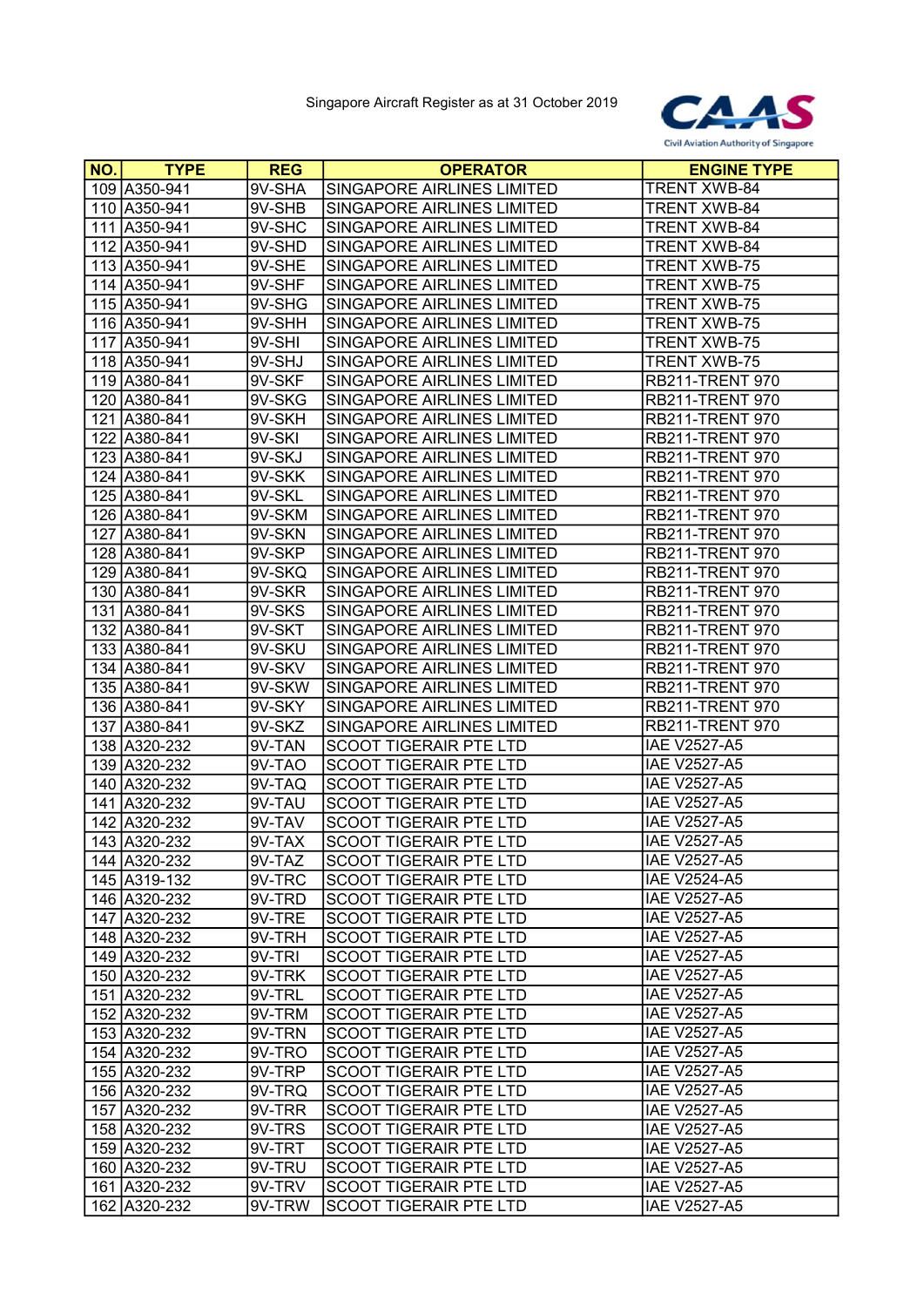

| NO. | <b>TYPE</b>   | <b>REG</b> | <b>OPERATOR</b>               | <b>ENGINE TYPE</b>   |
|-----|---------------|------------|-------------------------------|----------------------|
|     | 163 A320-232  | 9V-TRX     | <b>SCOOT TIGERAIR PTE LTD</b> | <b>IAE V2527-A5</b>  |
|     | 164 A320-271N | 9V-TNA     | <b>SCOOT TIGERAIR PTE LTD</b> | <b>PW1127G-JM</b>    |
|     | 165 A320-271N | 9V-TNB     | SCOOT TIGERAIR PTE LTD        | <b>PW1127G-JM</b>    |
|     | 166 B787-8    | 9V-OFA     | <b>SCOOT TIGERAIR PTE LTD</b> | <b>TRENT 1000-G2</b> |
|     | 167 B787-8    | 9V-OFB     | SCOOT TIGERAIR PTE LTD        | <b>TRENT 1000-G2</b> |
|     | 168 B787-8    | 9V-OFC     | SCOOT TIGERAIR PTE LTD        | <b>TRENT 1000-G2</b> |
|     | 169 B787-8    | 9V-OFD     | <b>SCOOT TIGERAIR PTE LTD</b> | <b>TRENT 1000-G2</b> |
|     | 170 B787-8    | 9V-OFE     | <b>SCOOT TIGERAIR PTE LTD</b> | <b>TRENT 1000-G2</b> |
|     | 171 B787-8    | $9V-OFG$   | <b>SCOOT TIGERAIR PTE LTD</b> | <b>TRENT 1000-G2</b> |
|     | 172 B787-8    | 9V-OFH     | <b>SCOOT TIGERAIR PTE LTD</b> | <b>TRENT 1000-G2</b> |
|     | 173 B787-8    | 9V-OFI     | <b>SCOOT TIGERAIR PTE LTD</b> | <b>TRENT 1000-G2</b> |
|     | 174 B787-8    | 9V-OFJ     | <b>SCOOT TIGERAIR PTE LTD</b> | <b>TRENT 1000-G2</b> |
|     | 175 B787-8    | 9V-OFK     | <b>SCOOT TIGERAIR PTE LTD</b> | <b>TRENT 1000-G3</b> |
|     | 176 B787-9    | 9V-OJA     | SCOOT TIGERAIR PTE LTD        | <b>TRENT 1000-J2</b> |
|     | 177 B787-9    | 9V-OJB     | SCOOT TIGERAIR PTE LTD        | <b>TRENT 1000-J2</b> |
|     | 178 B787-9    | 9V-OJC     | SCOOT TIGERAIR PTE LTD        | <b>TRENT 1000-J2</b> |
|     | 179 B787-9    | 9V-OJD     | SCOOT TIGERAIR PTE LTD        | <b>TRENT 1000-J2</b> |
|     | 180 B787-9    | 9V-OJE     | <b>SCOOT TIGERAIR PTE LTD</b> | <b>TRENT 1000-J2</b> |
|     | 181 B787-9    | 9V-OJF     | SCOOT TIGERAIR PTE LTD        | <b>TRENT 1000-J2</b> |
|     | 182 B787-9    | $9V-OJG$   | <b>SCOOT TIGERAIR PTE LTD</b> | <b>TRENT 1000-J3</b> |
|     | 183 B787-9    | 9V-OJH     | SCOOT TIGERAIR PTE LTD        | <b>TRENT 1000-J3</b> |
|     | 184 B787-9    | 9V-OJI     | <b>SCOOT TIGERAIR PTE LTD</b> | <b>TRENT 1000-J3</b> |
|     | 185 B787-9    | 9V-OJJ     | <b>SCOOT TIGERAIR PTE LTD</b> | <b>TRENT 1000-J3</b> |
|     | 186 B737-800  | 9V-MGA     | SILKAIR (S) PTE LTD           | CFM56-7B27           |
|     | 187 B737-800  | 9V-MGB     | SILKAIR (S) PTE LTD           | CFM56-7B27           |
|     | 188 B737-800  | 9V-MGC     | SILKAIR (S) PTE LTD           | CFM56-7B27           |
|     | 189 B737-800  | 9V-MGD     | SILKAIR (S) PTE LTD           | CFM56-7B27           |
|     | 190 B737-800  | 9V-MGE     | SILKAIR (S) PTE LTD           | CFM56-7B27           |
|     | 191 B737-800  | 9V-MGF     | SILKAIR (S) PTE LTD           | CFM56-7B27           |
|     | 192 B737-800  | 9V-MGG     | SILKAIR (S) PTE LTD           | CFM56-7B27           |
|     | 193 B737-800  | 9V-MGH     | SILKAIR (S) PTE LTD           | CFM56-7B27           |
|     | 194 B737-800  | 9V-MGI     | SILKAIR (S) PTE LTD           | CFM56-7B27           |
|     | 195 B737-800  | 9V-MGJ     | SILKAIR (S) PTE LTD           | CFM56-7B27           |
|     | 196 B737-800  | 9V-MGK     | SILKAIR (S) PTE LTD           | CFM56-7B27           |
|     | 197 B737-800  | 9V-MGL     | SILKAIR (S) PTE LTD           | CFM56-7B27           |
|     | 198 B737-800  |            | 9V-MGM SILKAIR (S) PTE LTD    | CFM56-7B27           |
|     | 199 B737-800  | 9V-MGN     | SILKAIR (S) PTE LTD           | CFM56-7B27           |
|     | 200 B737-800  | 9V-MGO     | SILKAIR (S) PTE LTD           | CFM56-7B27           |
|     | 201 B737-800  | 9V-MGP     | SILKAIR (S) PTE LTD           | CFM56-7B27           |
|     | 202 B737-800  | 9V-MGQ     | SILKAIR (S) PTE LTD           | CFM56-7B27           |
|     | 203 B737-8    | 9V-MBA     | SILKAIR (S) PTE LTD           | CFM LEAP-1B27        |
|     | 204 B737-8    | 9V-MBB     | SILKAIR (S) PTE LTD           | CFM LEAP-1B27        |
|     | 205 B737-8    | 9V-MBC     | SILKAIR (S) PTE LTD           | CFM LEAP-1B27        |
|     | 206 B737-8    | 9V-MBD     | SILKAIR (S) PTE LTD           | CFM LEAP-1B27        |
|     | 207 B737-8    | 9V-MBE     | SILKAIR (S) PTE LTD           | CFM LEAP-1B27        |
|     | 208 B737-8    | 9V-MBF     | SILKAIR (S) PTE LTD           | CFM LEAP-1B27        |
|     | 209 A320-233  | 9V-SLL     | SILKAIR (S) PTE LTD           | IAE V2527-A5         |
|     | 210 A320-233  | 9V-SLM     | SILKAIR (S) PTE LTD           | <b>IAE V2527-A5</b>  |
|     | 211 A320-233  | 9V-SLO     | SILKAIR (S) PTE LTD           | <b>IAE V2527-A5</b>  |
|     | 212 A320-233  | 9V-SLP     | SILKAIR (S) PTE LTD           | <b>IAE V2527-A5</b>  |
|     | 213 A320-233  | $9V-SLQ$   | SILKAIR (S) PTE LTD           | <b>IAE V2527-A5</b>  |
|     | 214 A320-233  | 9V-SLR     | SILKAIR (S) PTE LTD           | <b>IAE V2527-A5</b>  |
|     | 215 A320-233  | 9V-SLS     | SILKAIR (S) PTE LTD           | <b>IAE V2527-A5</b>  |
|     | 216 A319-133  | 9V-SBG     | SILKAIR (S) PTE LTD           | <b>IAE V2527M-A5</b> |